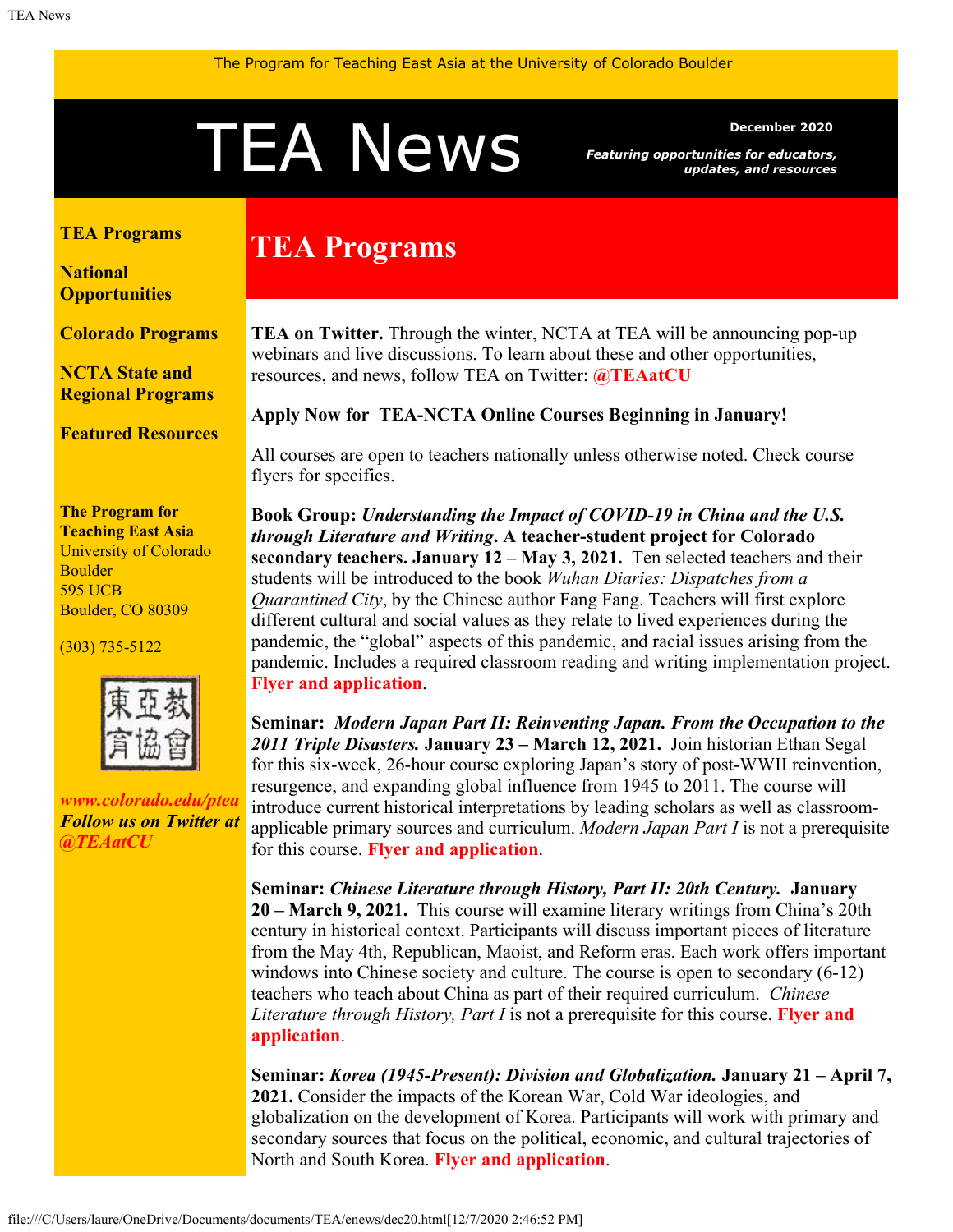**Book Group:** *Japan through Children's Literature: Basho's Edo Japan.* **January 29 – April 8, 2021.** This book group will feature three picture books about Matsuo Bashō, a famous haiku poet, and his home and environs in 17th-century Edo-period Japan. Participants will explore the geography of Japan through poetry and woodblock prints and discuss classroom applications. Open to K-8 teachers. **[Flyer](https://www.colorado.edu/ptea/sites/default/files/attached-files/ws2021jpkidlitbgflyer.pdf) [and application.](https://www.colorado.edu/ptea/sites/default/files/attached-files/ws2021jpkidlitbgflyer.pdf)**

#### **\*\*\*\*\***

**Iowa Teachers: Register now for TEA-NCTA Virtual Workshop Series:** *China's and Japan's Approaches to Modernization and Responses to Imperialism.* **February 20 and March 6, 2021, 9 am – 12:15 pm. Registration deadline: February 11.** This two-Saturday NCTA workshop series coordinated by TEA will integrate content outcomes with skills-based learning and disciplinary literacy per the Iowa Social Studies Standards. The workshop on February 20 will feature a historian of late imperial China. On March 6, teachers will speak with an early modern and modern Japan historian. Participants can register for one or both workshops; stipends and curricular resources are available for each workshop. **[Flyer and application](https://www.colorado.edu/ptea/sites/default/files/attached-files/ia2021wkshpsflyer.pdf)**.

## **National Opportunities**

**Webinar:** *Teaching about Asia in a Time of Pandemic***. December 14, 3 pm ET.** The Association for Asian Studies is sponsoring this panel discussion on how the pandemic has influenced teaching about Asia in the United States. **[Registration.](https://www.asianstudies.org/jobs-professional-resources/aas-digital-dialogues/teachin-about-asia-in-a-time-of-pandemic/)**

**NCTA Book Groups from Asia for Educators at Columbia University.** Asia for Educators is offering several new book groups starting at different times during the winter and spring. Information about the book groups, which focus on graphic histories, is available **[here](http://afe.easia.columbia.edu/online_course/)**.

**NCTA Webinars from the Five College Center for East Asian Studies (FCCEAS).** FCCEAS currently has three webinars scheduled for January and February, all taking place from 7-8 pm ET. More information and registration links **[here](https://www.fivecolleges.edu/fcceas/webinar)**.

- *Understanding the Chinese Landscape Tradition.* January 21, 2021, with Yao Wu, Smith College Museum of Art.
- *Stranger in the Shogun's City.* February 2, 2021, with author Amy Stanley.
- Lost Japan. February 11, 2021, with author Alex Kerr.

## <span id="page-1-0"></span>**Colorado Programs**

**Online Performance: Ragkugo. December 10, 5:30 pm MT.** The Japan America Society presents a performance by Tozaburo Yanagiya, who practices the storytelling art of Ragkugo. Register **[here](https://www.jascolorado.org/eventscurrent/2020/12/10/rakugo#!event-register/2020/12/10/rakugo)**.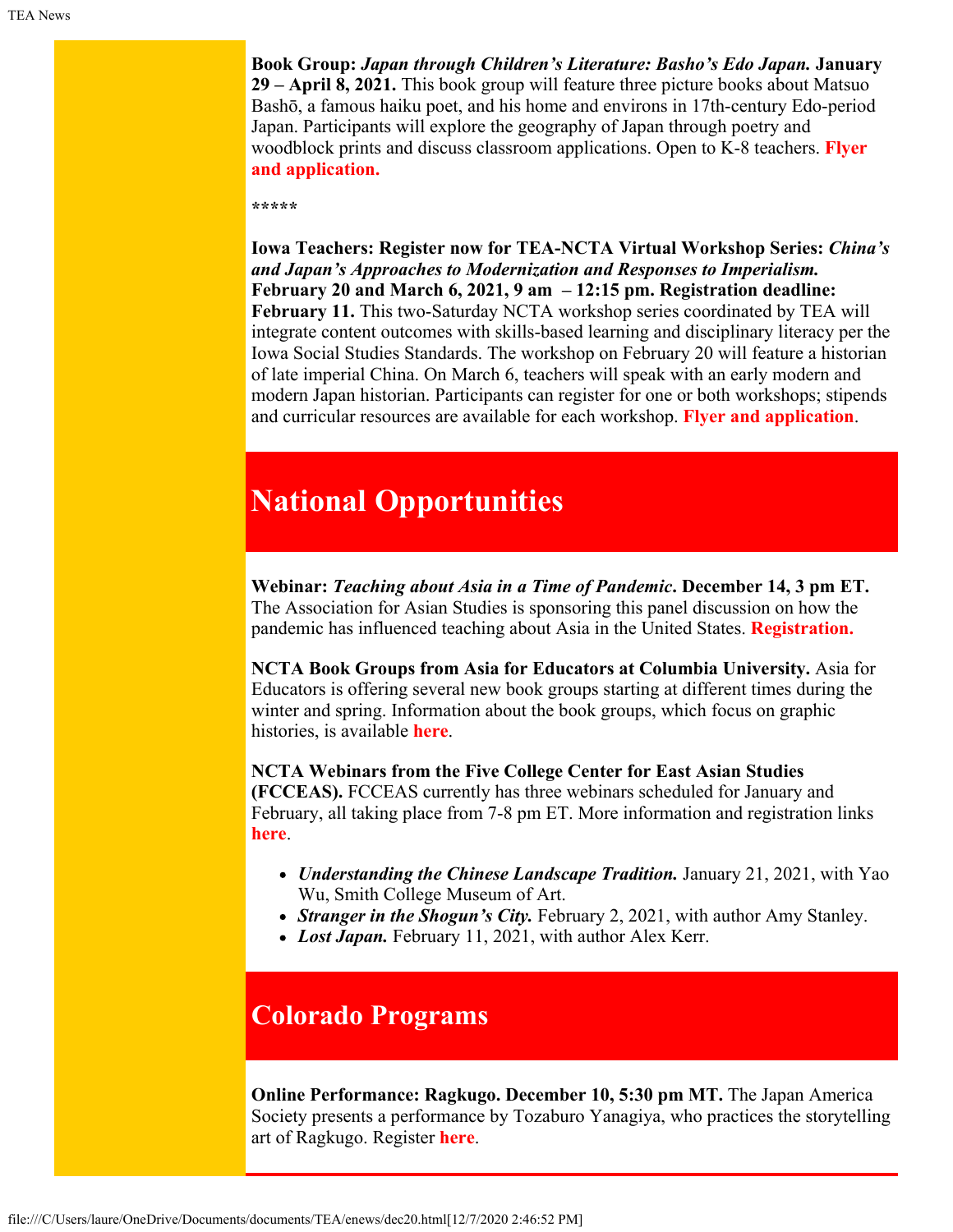## <span id="page-2-0"></span>**NCTA State and Regional Programs**

**Iowa NCTA Workshop Series:** See the listing in the **[TEA Programs](#page-0-0)** section.

**NCTA Online Book Group:** *Choosing Daughters: Family Change in Rural China.* **January – April 2021. Registration deadline: December 18 or when group fills.** NCTA at the University of Pittsburgh will offer this book group on *Choosing Daughters*, by Lihong Shi. Open to NCTA alums in PA, WV, MD, DE, MI, KY, MN, OH, and AL. **[Registration](https://forms.gle/jYDGHpUDSStfpibTA)**.

**Online NCTA Seminar:** *Human and Physical Geography of East Asia.* **February – April 2021.** Offered by NCTA, Five College Center for East Asian Studies. Open to K-12 teachers in New England, this 30-hour seminar will feature both recorded and live sessions. **[Registration](https://www.fivecolleges.edu/fcceas/ncta)**.

## <span id="page-2-1"></span>**Featured Resources**

The Guggenheim Museum has created an educational resource, *Teaching Modern and Contemporary Asian Art*, featuring 27 artists in its collection. The resource seeks to broaden the narrative of art history while demonstrating how Asian art reflects its own context as well as international currents. The resource is available **[here](https://www.guggenheim.org/teaching-materials/teaching-modern-and-contemporary-asian-art)**.

*The Arts of Asia* is a three-unit curriculum developed by the Minneapolis Institute of Art. The units are organized around the ideas of critical foundations of understanding Asian art, how artists tell stories, and learning by making art. The units are available on the MIA **[website](https://new.artsmia.org/learning-resources/arts-of-asia/)**.

The *World Kamishibai Forum* is a series of 30-minute videos being released by Write Out Loud Education between September 2020 and May 2021. The videos focus on how kamishibai is used around the world; periodic webinars allow participants to ask experts questions about the content of the videos. Register for the program **[here](https://writeoutloudeducation.weebly.com/world-kamishibai-forum.html)**.

*Japan's Modern Castles* is a series of 15-minute videos on the history of the castles from the 19th century to the present. The videos are prepared by University of York history professor Oleg Benesch. Available **[here](https://www.youtube.com/channel/UCPRrUo9ORKSNp9uwP_XUoPg/featured)**.